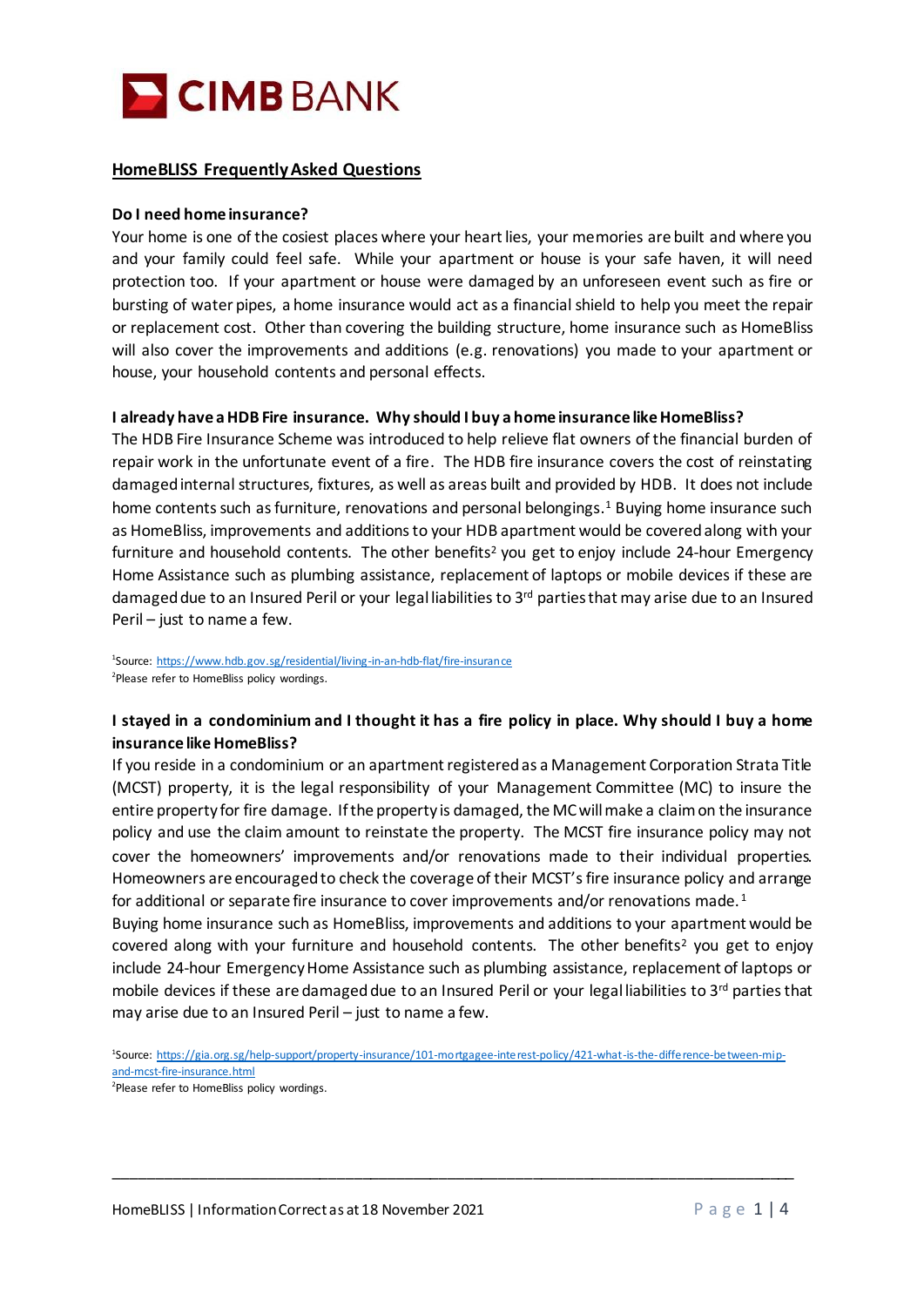

### **I am interested to buy HomeBliss?Are there any criteria?**

Here's a simple checklist: Property to be insured (a) Apartment, condominium, cluster housing or HDB flat; or (b) The house/ apartment must be constructed with brick, stone or concrete, its roof is laid with concrete slate or tiles and/or other incombustible materials. Usage of the property to be insured The house/ apartment must be for residential use only. It should not be used to conduct business e.g. childcare centre, tuition centre, private dining business etc. You should know that any equipment and/or monies associated with your occupation and/or business are excluded from HomeBliss cover, regardless if these are from a home-based business at the property to be insured. Location of the Property to be insured The house/ apartment must be located within the territories of Singapore. Insurable interest You should either be: a) An owner or a co-owner of the property to be insured (as homeowner or landlord); or b) A tenant who is renting the entire property that is to be insured and is residing in it.

### **How much should I insure for my house or apartment?**

There are 2 sections in our home insurance, HomeBliss, which you will need to decide how much to insure. They are, namely:

- Section 1: Building, Renovations, Fixtures and Fittings
- Section 2: Contents

### **Determining the sum insured for Building, Renovations, Fixtures and Fittings**

When deciding on the sum insured for Section 1, you need to ensure that it should represent the cost of reinstatement of the building, including renovations, fixtures and fittings in the event of total loss. In simple terms, "reinstatement" means the restoration of the building etc. to a former or original state.

To determine the cost to reinstate the **building** (e.g. a landed property), you may engage the service of a qualified property surveyor who, for a fee, will survey your property and provide you with a report on the reinstatement cost of the building.

Alternatively, you may also calculate the sum insured for the building on your own. Here's how:

1. Determine your building **Construction Floor Area (CFA).**

CFA is the area of all building enclosed covered spaces measured to the outside face of the external walls including covered basement and above ground car park areas. You can obtain the CFA from the developer of your property or the Managing Agent in the case of a condominium unit (i.e. Strata Titled property).<sup>1</sup>

\_\_\_\_\_\_\_\_\_\_\_\_\_\_\_\_\_\_\_\_\_\_\_\_\_\_\_\_\_\_\_\_\_\_\_\_\_\_\_\_\_\_\_\_\_\_\_\_\_\_\_\_\_\_\_\_\_\_\_\_\_\_\_\_\_\_\_\_\_\_\_\_\_\_\_\_\_\_\_\_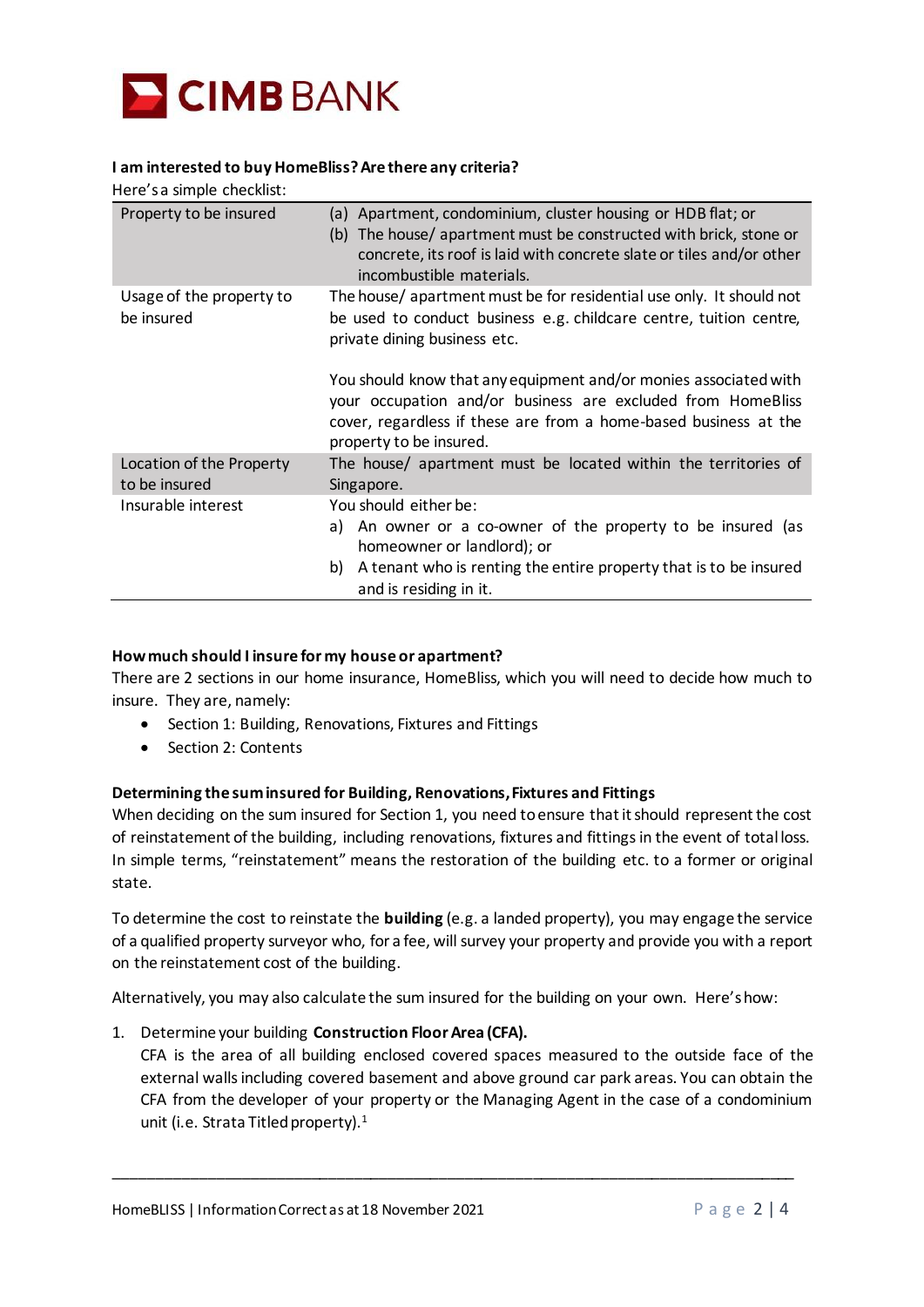

- 2. To calculate the reinstatement cost valuation specific to your property type, you will need the **construction cost for your property type** (e.g. terrace house or condominium etc.), which is regularly published by the quantity surveyor. Here's a [link](https://gia.org.sg/property-insurance-faq/418as-a-general-guide-how-do-i-estimate-the-sum-insured-as-a-general-guide-how-do-i-estimate-the-sum-insured.html) for your reference.
- 3. After you have worked out the estimate cost of reinstatement for the building, you should also add in an estimate cost of renovating your home, which should also include fixtures and fittings such as electrical fittings, lightings and built-in furnishings etc.
- 4. You may also refe[r here](https://gia.org.sg/property-insurance-faq/418as-a-general-guide-how-do-i-estimate-the-sum-insured-as-a-general-guide-how-do-i-estimate-the-sum-insured.html) for an example.

1 source: [https://gia.org.sg/property-insurance-faq/418as-a-general-guide-how-do-i-estimate-the-sum-insured-as-a-general-guide-how](https://gia.org.sg/property-insurance-faq/418as-a-general-guide-how-do-i-estimate-the-sum-insured-as-a-general-guide-how-do-i-estimate-the-sum-insured.html) -do[i-estimate-the-sum-insured.html](https://gia.org.sg/property-insurance-faq/418as-a-general-guide-how-do-i-estimate-the-sum-insured-as-a-general-guide-how-do-i-estimate-the-sum-insured.html)

## **How do I determine the Sum Insured for Contents?**

For the sum insured for Contents, it should represent the cost of replacing the same item when new. The would include any physical and movable items belonging to you and your family such as movable furniture (e.g. dining table and chairs), electrical items (e.g. TV, refrigerator) and personal items (e.g. notebooks and laptops).

### **What is under-insurance? And how does it affect me if my home insurance is under insured?**

Underinsurance is insufficient insurance coverage that leaves the policyholder responsible for a large percentage of a total loss or expense and may lead to financial hardship. If a homeowner is underinsured and there's significant damage to a residence, the insurance pay out may not be enough to cover repairs or replacement.<sup>1</sup>

Here'san example to demonstrate how under insuring your home may affect you:

Mary's property reinstatement value was \$1 million. As she felt that it would be unlikely that her home be destroyed by fire or otherwise, she decided to insure her property for \$300,000 only. Unfortunately, a fire broke out in one of the bedrooms and the cost of repairs was \$20,000. As Mary only insure 30% of the property's reinstatement value, HomeBliss will compensate Mary \$6,000. Mary will bear \$14,000, which is the rest of the repair costs.

Calculating the percentage of insurance borne by the insurer: Sum Insured

 $\frac{Sum\,Insured}{Reinstantement\,Value} x\;100\% = \frac{\$300,000}{\$1,000,000}$  $\frac{$300,000}{$1,000,000}x 100\% = 30\%$ 

Calculating the amount that the Insurer paysfor the loss:  $(\%$  of Cover by the Insurer)x Cost of Repairs = 30% x \$20,000 = \$6,000

<sup>1</sup>Source[: https://www.investopedia.com/terms/u/underinsurance.asp](https://www.investopedia.com/terms/u/underinsurance.asp)

## **The water pipe in my kitchen suddenly burst and flooded my kitchen, damaging the kitchen cabinets and oven. Would these be covered under HomeBliss?**

Yes, HomeBliss will cover the loss or damage to your building, renovations or contents caused by bursting of water pipes or tanks within your premises, provided it has not been left unoccupied for consecutive 30 or more days and subject to the policy terms & conditions. However, the cost of repairing the burst water pipes will not be covered by HomeBliss.

\_\_\_\_\_\_\_\_\_\_\_\_\_\_\_\_\_\_\_\_\_\_\_\_\_\_\_\_\_\_\_\_\_\_\_\_\_\_\_\_\_\_\_\_\_\_\_\_\_\_\_\_\_\_\_\_\_\_\_\_\_\_\_\_\_\_\_\_\_\_\_\_\_\_\_\_\_\_\_\_

1 Terms and conditions apply. Please refer to HomeBliss policy wordings.